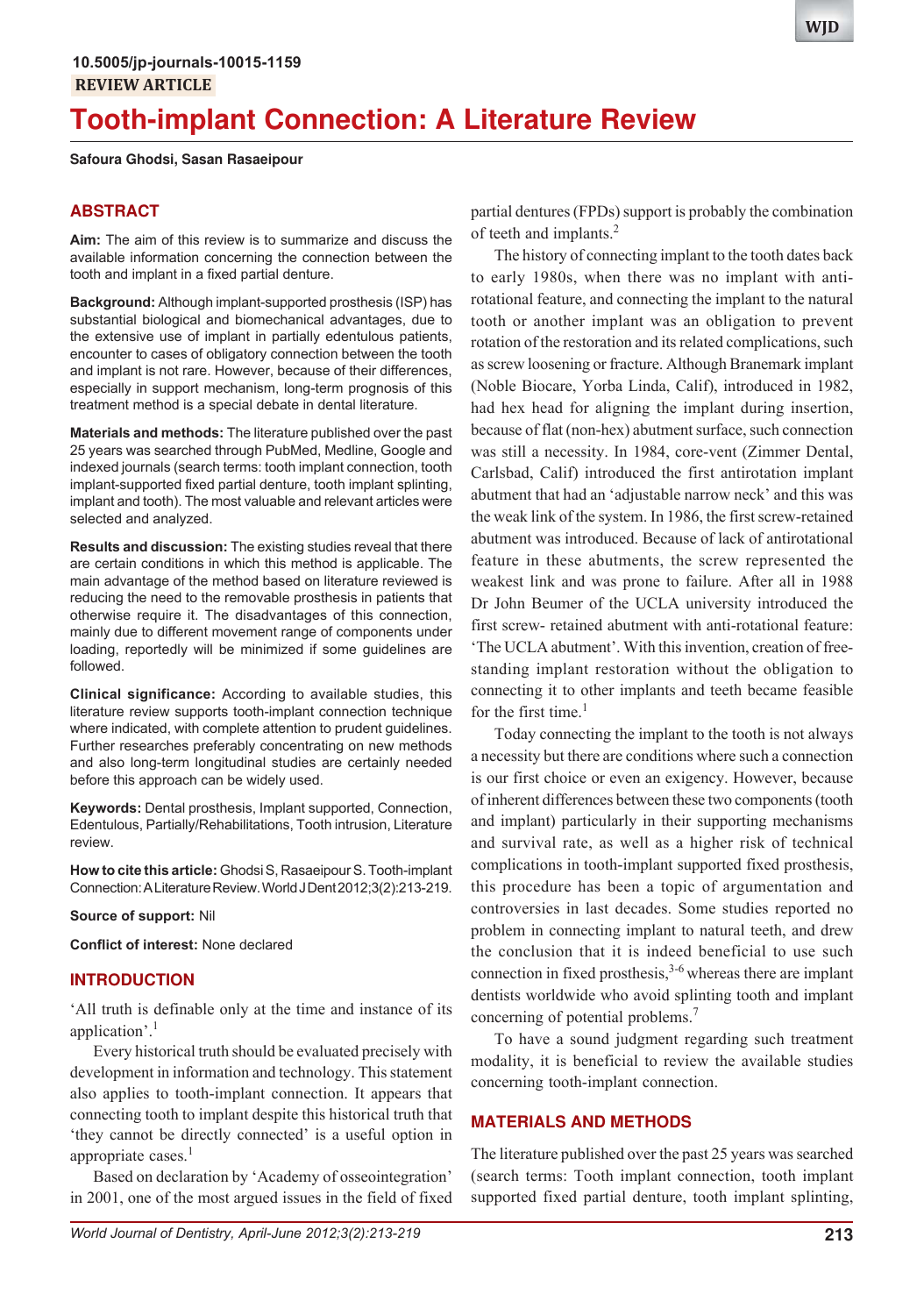implant and tooth) through PubMed, Medline, Google and indexed journals. The most valuable and relevant articles (consisting a total of 76 articles) were selected and analyzed. This study will review available published articles concerning tooth-implant connection in the following categories:

- 1. The rationale for such a connection.
- 2. The origin and cause of potential problems.
- 3. The advantages and disadvantages of this method.
- 4. The potential risks
- 5. The available method of connecting tooth to implant
- 6. Expected long-term complications and useful guidelines to reduce them.

A summary of this review follows:

# **REVIEW RESULTS AND DISCUSSION**

1. The rational of using tooth-implant connection<sup>1,8-10</sup> The reasons of connecting the tooth to the implant are summarized in five categories:

- To gain support from the tooth or implant: As an example in the patients with bruxism, properioception of the tooth may help to reduce applied stresses to the implants.<sup>1,8,9</sup>
- ï *The absence of other options*: Because of systemic, local or financial limitations, bone augmentation and insertion of additional implants are not always possible. Cantilever on one implant, implants narrower than 4 mm (type B), or in situations of moderate-to-severe force factors are not recommended.<sup>10</sup>
- To preserve a key tooth or teeth with good prognosis. $1,8$
- To provide stability against rotational forces.<sup>1,9</sup>
- For esthetic reasons:<sup>1,8</sup> Implants unlike natural teeth always present challenges with regard to esthetic. Furthermore, retaining the tooth preserves the adjacent papillae.
- 2. The causes of potential problems: $11-25$

The virtual problems refer mainly to the difference in the tooth and implant supporting mechanisms.<sup>11-15</sup> PDL causes greater movement in the tooth. Lateral movement of the teeth is about 56 to 108  $\mu$ m in comparison to 10 to  $50 \mu m$  in the implant with the same force magnitude; apical movement of the tooth is  $25$  to  $100 \mu m$  and that of the implant is 3 to 5  $\mu$ m.<sup>11</sup> When force is applied to the pontic connecting the tooth to the implant, this difference can cause greater stress on the implant.

The other cause of potential problems is difference in survival rates of the tooth and implant. The tooth, as opposed to the implant, might decay or need endodontic

therapy. These problems may cause the whole system failure. In the studies on survival rate of the toothsupported FPDs *vs* the implant (ITI system), the difference was noticeable<sup>14</sup> whereas tooth-implant supported FPDs (TISP) in comparison to the implant supported FPDs (ISP) do not significantly show more failure rate.<sup>16-18</sup>

In other studies, implant survival and prosthesis success rate in TISP have been evaluated, the values being between 80 and 100%.<sup>19-25</sup>

3. The advantages and disadvantages of connecting the tooth to the implant

A. Advantages:  $26,27$ 

In the literature, the benefits of tooth-implant connection have been listed as follows:

- Broadened treatment possibilities<sup>26,27</sup>
- Reduced cost (reduction of implant numbers)<sup>27</sup>
- Protective value of properiception provided by tooth<sup>26,27</sup>
- Desire to splint a mobile key tooth to an implant<sup>27</sup>
- Additional support for total load on dentition<sup>1,8,9,26,27</sup>
- Reduction of the need for a cantilever<sup>26,27</sup>
- Preservation of the papilla adjacent the tooth for esthetic and phonetic reasons
- More favorable bone reaction when the bridge is connected to both the implant and teeth. $^{26}$ Cavicchia reported that problems such as loosening and fracture of fixation screws and abutments, ceramic fracture and tooth migration seem to occur more frequently in free standing implants compared to the tooth connected restorations.<sup>5</sup> This result can be related to the decrease bite force in tooth-implant supported prosthesis because of tooth related properioception.
- B. Disadvantages:8,27-48

Potential disadvantages consist of:

- Technical problems, such as implant or tooth fracture, tooth intrusion, cement bond breakdown, screw loosening and prosthetic materials fracture.
- Biological problems, such as peri-implantitis, endodontic problems, lose of tooth or implant, caries and tooth fracture.<sup>8,27-32</sup>

Intrusion of the tooth is one of the most debated topics in the literature.  $8,22,24,30,33-47$  Intrusion of the tooth in TISP has been reported particularly with nonrigid connectors or coping and telescopes with provisional cement or with no cement. The interesting point is that in one study the number of intruded teeth was significantly more in patients with intact periodontal support. $^{22}$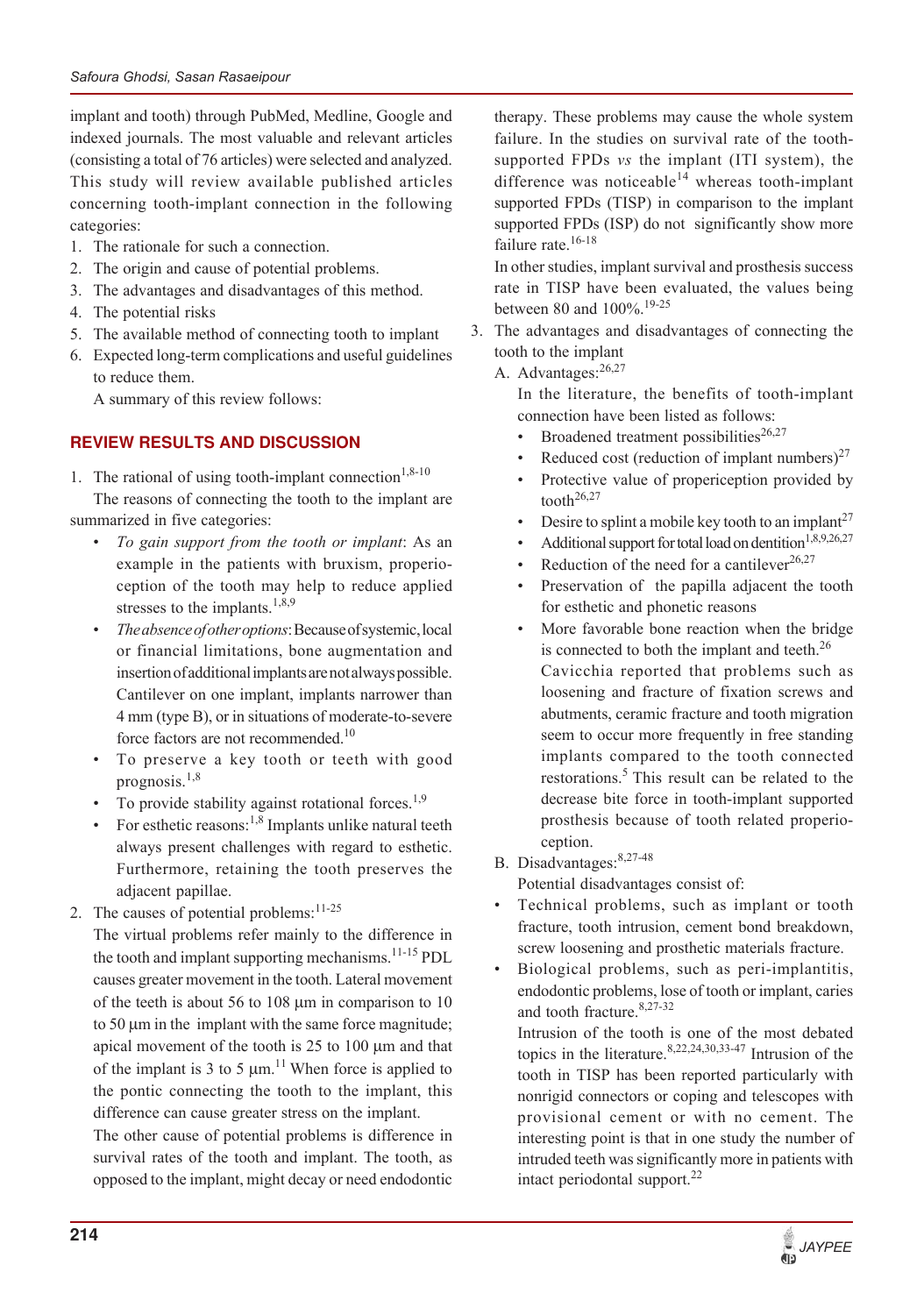#### *Tooth-implant Connection: A Literature Review*

Rieder and Parel found that 50% of the intrusions occurred in the individuals with parafunctional habits, especially bruxism.<sup>48</sup>

The discussed causes of the intrusion consist of:8,9,30,39,42,46,47

- Differential energy dissipation<sup>9</sup>
- Friction between the matrix and patrix wall in nonrigid connectors.<sup>8,30,47</sup>
- Debris impaction in nonrigid connectors $8,30,47$
- Impaired rebound memory of the tooth $8,39$
- $FDPs$  flexure<sup>42,47</sup>
- Disuse atrophy of PDL<sup>39</sup>
- Mandibular flexure (average value: 0.9 mm)<sup>46,47</sup>
- Transfers of microshock waves to the natural tooth $40,42$

Srinivasan has a contradictory opinion about this reported event. Based on orthodontic references, he believes that 'the forces should be light, continues and controlled to bring about intrusion without damaging the tooth, in tooth-implant connection it is not the case'.<sup>33</sup>

4. The potential risks of connecting the tooth to the implant are as follows:1,5,8,28-31

In the literature, the virtual pitfalls of such connection have been listed as follows:

A. Overloading:

Connecting an implant to the tooth depends on occlusal force factors, tooth mobility and the number of other implants already in the mouth can overload the implant and its peripheral bone.

Based on the literature, load duration appears to have a greater influence than load intensity on stress distribution in the bone. The stress of transitional loads, because of viscoelastic properties of the PDL, is better distributed whereas static load causes progressive deformation of the PDL and, therefore, the tooth would sink into the alveolus; then the bridge would act as a cantilever on the implant and overstress it.5,8,29

- B. Loss of irretrievability (when the screw is loosened or broken).
- C. Progressive bone loss as follows:

In a study with the follow-up ranging from 1.5 to 15 years, the authors found a statistically significant difference in marginal bone loss between the free standing implant prosthesis and  $TISP$ ,<sup>8,31</sup> yet there are controversies about this result. In one study, slight apposition of the marginal bone was noted around the implant in TISP.<sup>32</sup> The stability of the marginal bone over time in this study was in accordance with similar findings in other studies.<sup>16,24</sup>

- 5. The available methods of connection are as follows: Celso Hita-Carrillo has classified the methods of connection into two main groups: Rigid and nonrigid connection. Nonrigid connections could be in the form of attachment or intermobile element (IME).<sup>49</sup>
	- Rigid connection<sup>3,6,20,22,25,32,39,49-60</sup> Authors have different opinions about rigid connection. The presented opinions are as follows:
	- Some authors believe that rigid connection of the teeth to the implants is not rational due to the adverse effects on the implant in long-term.<sup>9</sup>
	- It will produce greater marginal bone loss, with a corresponding increase in probing depth around the supporting abutment (tooth or implant). $49$
	- Clinicians, who advocate connecting the tooth to the implant rigidly, accept the differential mobility of the implant and natural teeth, but they deem there is sufficient flexibility in the implant complex to compensate this and allow sharing of the lead.<sup>3,46,51</sup>
	- Long-term studies suggest that the tooth and boneimplant components were able to undergo some deformation to compensate for the differences in the implant and tooth resiliency under functional load.<sup>6,52-58</sup>
	- Rigid connection achieves better outcomes with regard to avoiding dental intrusion.<sup>22,25,39</sup>
	- Finite element analysis showed greater stress concentrated on the neck of the implant and the connector near the tooth. $50,59$
	- Lin CL in 2006 reported micorgap formation between the implant abutment and the fixture under the lateral occlusal forces.<sup>60</sup>

The types of such a connection consist of: Rigid screw retained abutments, coping with permanent cement and soldered connectors.<sup>27,56</sup>

Several different solutions have been proposed to compensate for different resiliencies of the tooth and implant: Internal flexion elements in the implant- abutment connection, telescopic coping that are cemented or freefloating and internal nonrigid keyway attachments (stressbreakers).<sup>28</sup>

- Nonrigid connection
- A. Intermobile elements (IME)

There are few studies about these elements. It has been said that these elements provide flexibility to compensate for the mobility of the tooth.<sup>61-64</sup> Uysal in 1996 reported that these elements reduced the strain up to 60% compared to the rigid internal elements.62 In an *in vitro* study, it was demonstrated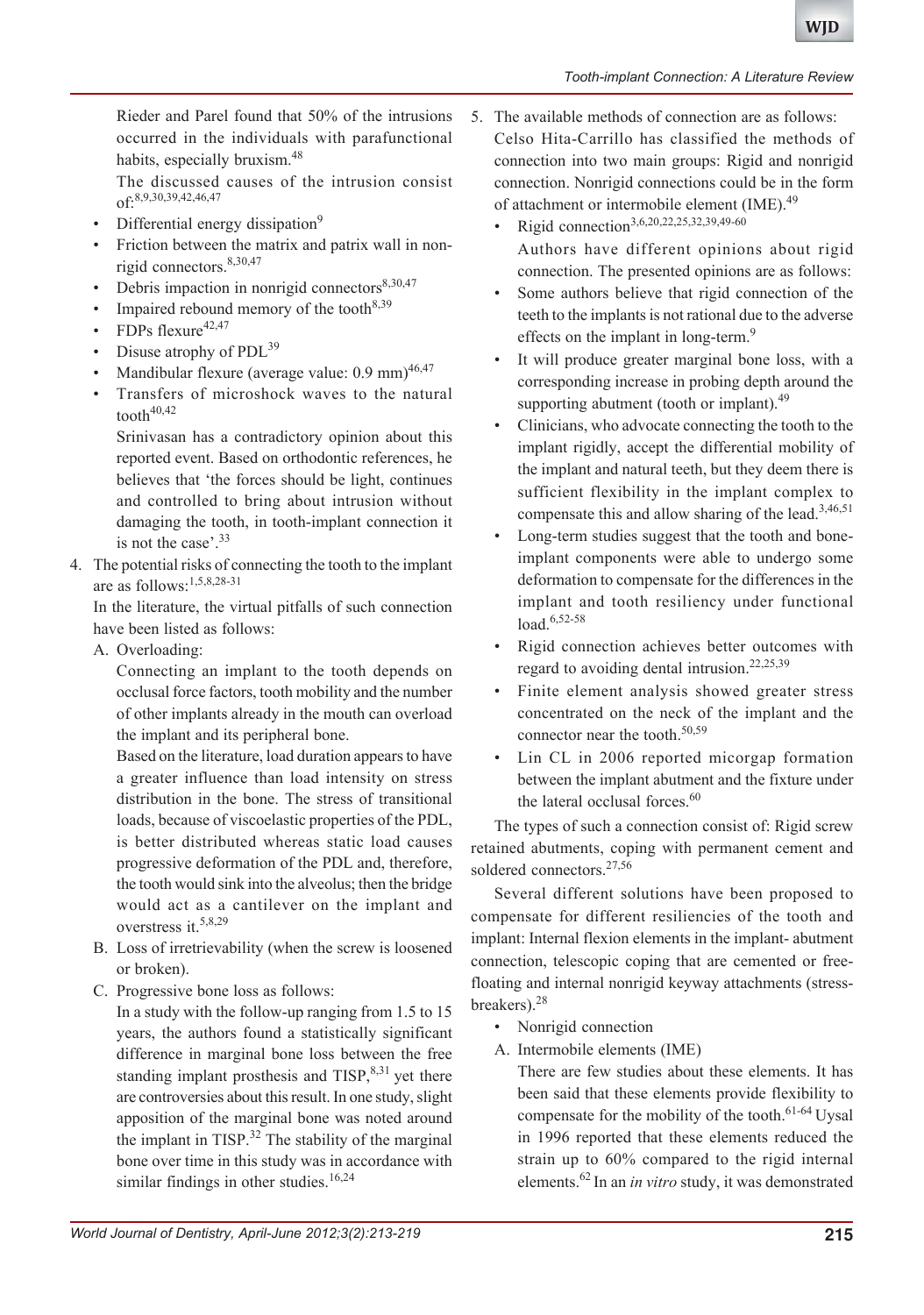that IME did not contribute to the flexibility of the system and the bending force was transmitted to the retaining screw of the implant abutment.<sup>9</sup>

B. Attachments

It has been mentioned that the attachments reduced the level of stresses in the bone,<sup>65</sup> because it breaks the stress transfer process and more efficiently compensates for dissimilar mobility of the tooth and implant<sup>50,66</sup> but intrusion in 3 to 4% of the cases has reported to cause cantilever formation on the implant and increase the unfavorable stress values in the implant and prosthesis.<sup>38,48,67,68</sup>

Finite element analysis showed stress concentration around the non-rigid connector.<sup>67</sup>

Von Oosterwyck, Naert and Nishimura mentioned that rigid connection compared to free-standing implants or nonrigid connections overstress the implants and result in greater bone loss around the implant;<sup>8,56,69</sup> however, along with most of other authors, they expressed their preference for rigid connection over nonrigid connectors.<sup>8,56,67,69,70</sup>

Hoffmann reported that nonrigid connections drastically reduce the stress on the superstructure while increasing the forces on the supporting teeth and implants.<sup>71</sup>

- 6. Long-term complications and useful guidelines
	- Pjetursson reported the fracture of the veneer material as the most common complication that is more frequent in ISP (11.9%) than TISP (7.2%). He also mentioned that loss of retention was more frequent in TISP (7.3%) than ISP (5.7%).<sup>72</sup>
	- Bragger demonstrated that technical and biological complications after 10 years were more prevalent in TISP (50%) than ISP (45.5%).<sup>17</sup>
	- Gunne reported the marginal bone loss after 10 years of 0.5 mm in TISP and 0.6 to 0.7 mm in ISP.<sup>16</sup>
	- Several studies reported higher complications in TISP in comparison to ISP and attributed them to the risks of tooth complications, like carious lesions, loss of vitality and periodontal problems that added to the complications correlated to the implant.<sup>17,20,73-75</sup>

In order to reduce the complications and improve TISP performance, some studies proposed useful guidelines to follow: $3,5,8-10,27,28,76$ 

- The natural tooth should have superior stability through long rooted, multirooted, negligible mobility, adequate periodontal support or splinting to an extra tooth or teeth.<sup>5,10,27,28</sup>
- The implant should have substantial size and be in type I or II quality bone.<sup>10</sup>
- Nonrigid attachments should be avoided as they increase the incidence of tooth intrusion. In case of

inevitable use of these connectors, connect the attachment to the implant restoration (between the pontic and the implant).  $3,8,9,10,27$ 

- The pontic should be of short span. $10,27$
- The implant component and retaining screw must exhibit some degree of flexibility.<sup>3</sup>
- Take care to eliminate or minimize lateral forces and unbalanced tooth contacts in centric and excursive movements.10,11,76
- Consider bruxism to be a risk factor and manage it with an antibruxism splint.<sup>76</sup>
- Use highly retentive cement with superior retentive preparation design on the tooth abutment.<sup>10</sup>
- If telescopic crown or coping are utilized, avoid using temporary cements, particularly avoid the nocement coping technique. $3,8,10,11,27$
- Because of the potential tooth intrusion, consider frequent occlusal adjustment as an important followup step. $76$

# **CONCLUSION**

Although the best option in partially edentulous patients appears to be complete implant-supported prosthesis, there are specific conditions in which the dentist should select between connecting the implant to the tooth in a fixed partial denture or using a removable denture, extraction of remaining teeth, or accept the related risks of other treatment options. Based on literature reviewed, using implant-tooth splinting can be reliable treatment option in properly selected patients; there is no scientific support for extraction of the teeth to avoid connecting them to the implant.

Like every other dental practice, this territory requires proper patient selection and complete attention to all the details for success. This method has its own advantages, disadvantages, risks and complications, but what justifies its application is risks- benefit evaluation with attention to patient requirements.

However, due to limitations of available literature with regard to sample sizes, duration of studies, disparity of study groups and incoherent study situations, it is extremely difficult to compare the available literature and obtain absolute conclusion. These same features make more longitudinal studies necessary before this method can be recommended as the first choice of treatment. Yet, in specific situations, it can be a viable alternative method with an acceptable success rate.

# **Clinical Significance**

According to available studies, this literature review supports tooth-implant connection technique where indicated, with complete attention to prudent guidelines.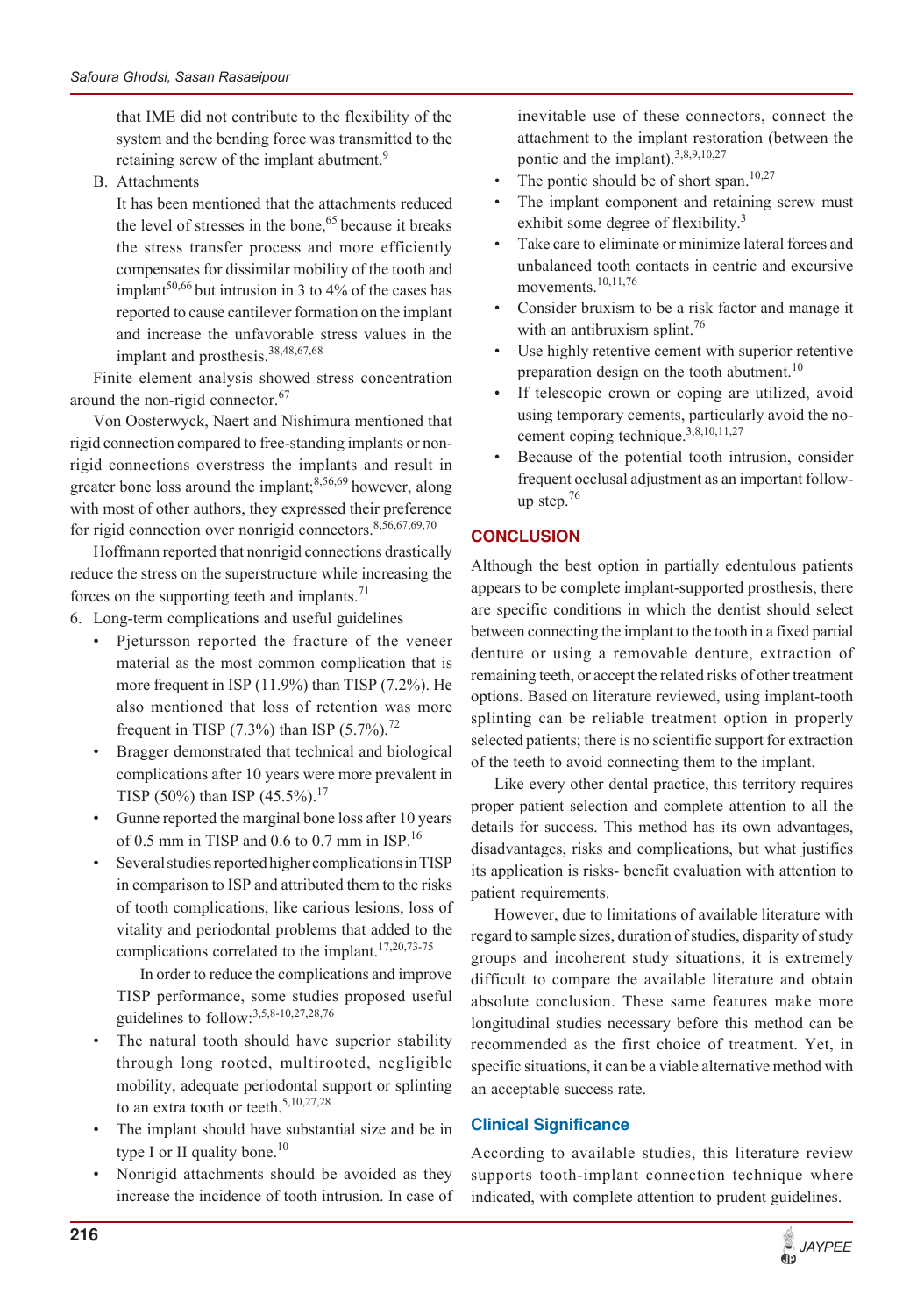#### *Tooth-implant Connection: A Literature Review*

# **ACKNOWLEDGMENT**

The authors would like to thank Dr Nasrin Shokrpour at Center for Development of Clinical Research of Nemazee Hospital for editorial assistance.

#### **REFERENCES**

- 1. Spear F. Connecting teeth to implants: The truth about a debated technique. J Am Dent Assoc 2009;140(5):587-93.
- 2. Iacono VJ, Cochran DL. State of the science on implant dentistry: A workshop developed using an evidence-based approach. Int J Oral Maxillofac Implants 2007;22(Suppl):7-10.
- 3. Rangert B, Gunne J, Sullivan DY. Mechanical aspects of a Brånemark implant connected to a natural tooth: An in vitro study. Int J Oral Maxillofac Implants 1991;6(2):177-86.
- 4. Rangert B. Biomechanics of the Brånemark system. Aust Prosthodont J 1995;9(Suppl):39-48.
- 5. Cavicchia F, Bravi F. Free-standing vs tooth-connected implant supported partial fixed restorations: A comparative retrospective clinical study of the prosthetic results, International Journal of Oral and Maxillofacial Implants 1994;9:711-18.
- 6. Van Steenberghe D. A retrospective multicenter evaluation of the survival rate of osseointegrated fixtures supporting fixed partial prostheses in the treatment of partial edentulism. J Prosthet Dent 1989 Feb;61(2):217-23.
- 7. McGlumphy EA, Campagni WV, Peterson LJ. A comparison of the stress transfer characteristics of a dental implant with a rigid or a resilient internal element. J Prosthet Dent 1989;62: 586-93.
- 8. Naert IE, Duyck JA, Hosny MM, Van Steenberghe D. Freestanding and tooth-implant connected prostheses in the treatment of partially edentulous patients. Part I: An up to 15-year clinical evaluation. Clin Oral Implants Res 2001;12(3):237-44.
- 9. Chee W, Jivraj S. Connecting implants to teeth. Br Dent J 2006;201(10):629-32.
- 10. Misch CE. Contemporary implant dentistry (3rd ed). Mosby Elsevier; 2008;Ch. 12.:258-64.
- 11. Kim Y, Oh TJ, Misch CE, Wang HL. Occlusal considerations in implant therapy: Clinical guidelines with biomechanical rationale. Clin Oral Implants Res 2005;16(1):26-35.
- 12. Bennani V, Schwass D, Chandler N. Gingival retraction techniques for implants versus teeth: Current status. J Am Dent Assoc 2008;139(10):1354-63.
- 13. Yu-Ying Chen, Chung-Ling Kuan, Yi-Bing Wang. Implant occlusion: Biomechanical considerations for implant-supported prostheses. J Dent Sci 2008;3(2):65-74.
- 14. Thomas MV, Beagle JR. Evidence-based decision-making: Implants versus natural teeth. Dent Clin North Am 2006;50(3):451-61.
- 15. Palmer R. Teeth and implants. Br Dent J 1999;187(4):183-88.
- 16. Gunne J, Astrand P, Lindh T, Borg K, Olsson M. Tooth-implant and implant-supported fixed partial dentures: A 10-year report. Int J Prosthodont 1999;12(3):216-21.
- 17. Brägger U, Karoussis I, Persson R, Pjetursson B, Salvi G, Lang N. Technical and biological complications/failures with single crowns and fixed partial dentures on implants: A 10-year prospective cohort study. Clin Oral Implants Res 2005;16(3):326-34.
- 18. Steflik DE, Koth DL, Robinson FG, McKinney RV, Davis BC, Morris CF, Davis QB. Prospective investigation of the singlecrystal sapphire endosteal dental implant in humans: Ten-year results. J Oral Implantol 1995;21(1):8-18.
- 19. Lindh T. Should we extract teeth to avoid tooth-implant combinations? J Oral Rehabil 2008;35 Suppl 1:44-54.
- 20. Lang NP, Pjetursson BE, Tan K, Brägger U, Egger M, Zwahlen M. A systematic review of the survival and complication rates of fixed partial dentures (FPDs) after an observation period of at least 5 years. II. Combined tooth-implant-supported FPDs. Clin Oral Implants Res 2004;15(6):643-53.
- 21. Palmer RM, Howe LC, Palmer PJ. A prospective 3-year study of fixed bridges linking Astra Tech ST implants to natural teeth. Clin Oral Implants Res 2005;16(3):302-07.
- 22. Cordaro L, Ercoli C, Rossini C, Torsello F, Feng C. Retrospective evaluation of complete-arch fixed partial dentures connecting teeth and implant abutments in patients with normal and reduced periodontal support. J Prosthet Dent 2005;94(4):313-20.
- 23. Brägger U, Aeschlimann S, Bürgin W, Hämmerle CH, Lang NP. Biological and technical complications and failures with fixed partial dentures (FPD) on implants and teeth after four to five years of function. Clin Oral Implants Res 2001;12(1): 26-34.
- 24. Lindh T, Dahlgren S, Gunnarsson K, Josefsson T, Nilson H, Wilhelmsson P, Gunne J. Tooth-implant supported fixed prostheses: A retrospective multicenter study. Int J Prosthodont 2001;14(4):321-28.
- 25. Nickenig HJ, Schäfer C, Spiekermann H. Survival and complication rates of combined tooth-implant-supported fixed partial dentures. Clin Oral Implants Res 2006;17(5):506-11.
- 26. Gunne J, Astrand P, Ahlén K, Borg K, Olsson M. Implants in partially edentulous patients. A longitudinal study of bridges supported by both implants and natural teeth. Clin Oral Implants Res 1992;3(2):49-56.
- 27. Greenstein G, Cavallaro J, Smith R, Tarnow D. Connecting teeth to implants: A critical review of the literature and presentation of practical guidelines. Compend Contin Educ Dent 2009;30(7):440-53.
- 28. Nimchuck D. Can dental root form implants be successfully bridged to natural teeth? Canadian Journal of Restorative Dentistry and Prosthodontics 2008 Aug;1-2:35-37.
- 29. Menicucci G, Mossolov A, Mozzati M, Lorenzetti M, Preti G. Tooth-implant connection: Some biomechanical aspects based on finite element analyses. Clin Oral Implants Res 2002;13(3):334-41.
- 30. Akpinar I, Anil N, Parnas L. A natural tooth's stress distribution in occlusion with a dental implant. J Oral Rehabil 2000;27(6):538-45.
- 31. Naert I, Koutsikakis G, Quirynen M, Duyck J, van Steenberghe D, Jacobs R. Biologic outcome of implant-supported restorations in the treatment of partial edentulism. Part 2: A longitudinal radiographic study. Clin Oral Implants Res 2002;13(4):390-95.
- 32. Akça K, Uysal S, Cehreli MC. Implant-tooth-supported fixed partial prostheses: Correlations between in vivo occlusal bite forces and marginal bone reactions. Clin Oral Implants Res 2006;17(3):331-36.
- 33. Srinivasan M, Padmanabhan TV. Intrusion in implant-toothsupported fixed prosthesis: An in vitro photoelastic stress analysis. Indian J Dent Res 2008;19(1):6-11.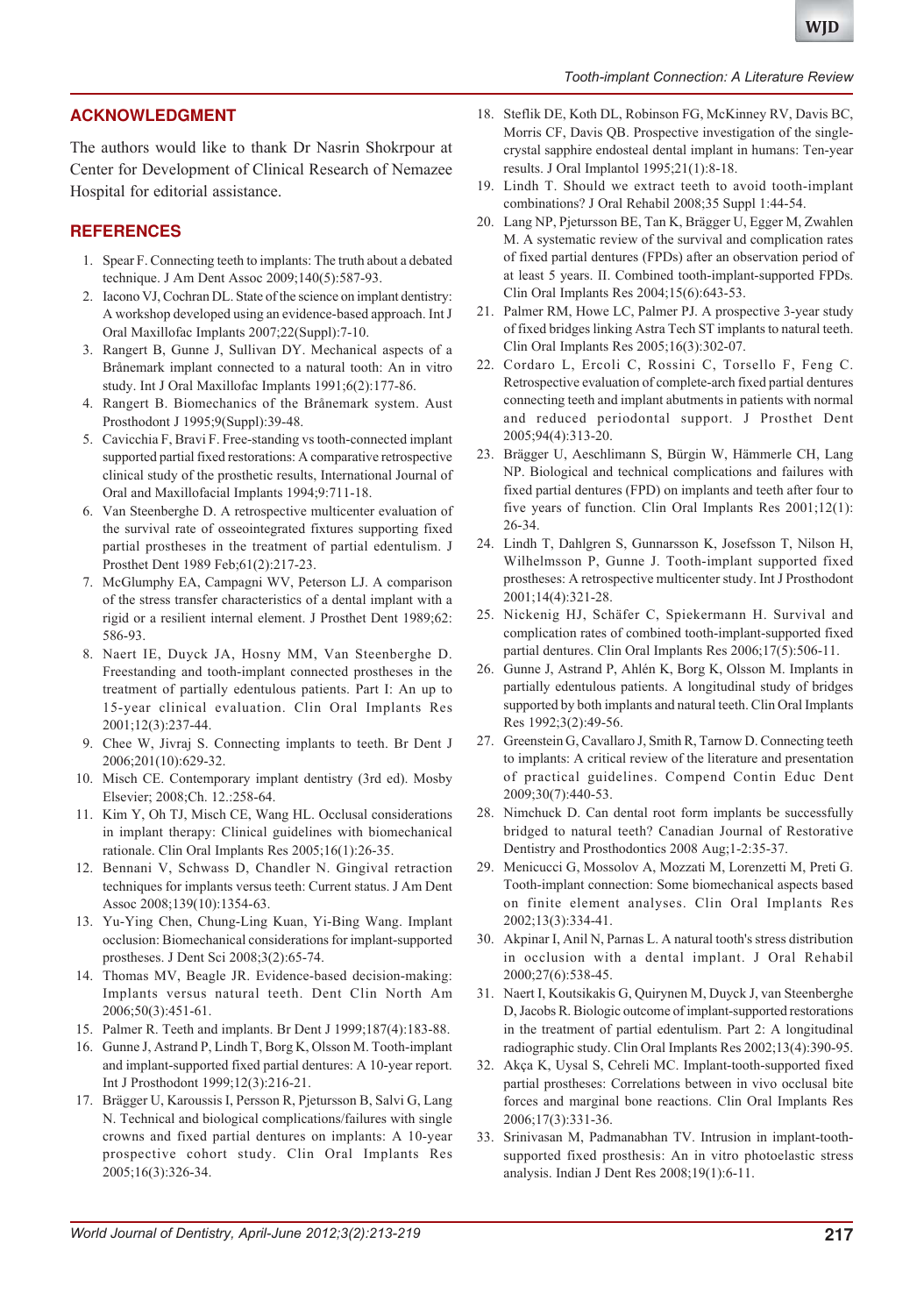- 34. Ormianer Z, Brosh T, Laufer BZ, Shifman A. Strains recorded in a combined tooth-implant restoration: An in vivo study. Implant Dent 2005;14(1):58-62.
- 35. Wang TM, Lee MS, Kok SH, Lin LD. Intrusion and reversal of a free-standing natural tooth bounded by two implant-supported prostheses: A clinical report. J Prosthet Dent 2004;92(5): 418-22.
- 36. Block MS, Lirette D, Gardiner D, Li L, Finger IM, Hochstedler J, et al. Prospective evaluation of implants connected to teeth. Int J Oral Maxillofac Implants 2002;17(4):473-87.
- 37. Naert IE, Duyck JA, Hosny MM, Quirynen M, van Steenberghe D. Freestanding and tooth-implant connected prostheses in the treatment of partially edentulous patients Part II: An up to 15-year radiographic evaluation. Clin Oral Implants Res 2001;12(3):245-51.
- 38. Garcia LT, Oesterle LJ. Natural tooth intrusion phenomenon with implants: A survey. Int J Oral Maxillofac Implants 1998;13(2):227-31.
- 39. Pesun IJ. Intrusion of teeth in the combination implant-to-naturaltooth fixed partial denture: A review of the theories. J Prosthodont 1997;6(4):268-77.
- 40. Sheets CG, Earthman JC. Tooth intrusion in implant-assisted prostheses. J Prosthet Dent 1997;77(1):39-45.
- 41. Abrams L. The phenomenon of natural root intrusion in combined root-form implant cases. Dent Implantol Update 1996;7(5):33-36.
- 42. Sheets CG, Earthmann JC. Natural tooth intrusion and reversal in implant-assisted prosthesis: Evidence of and a hypothesis for the occurrence. J Prosthet Dent 1993;70(6):513-20.
- 43. Singer A. Apparent intrusion of natural teeth under an implant supported prosthesis: A clinical report. J Prosthet Dent 1993;70(1):100.
- 44. English CE. Root intrusion in tooth-implant combination cases. Implant Dent 1993;2(2):79-85.
- 45. Lill W, Thornton B, Reichsthaler J, Schneider B. Statistical analyses on the success potential of osseointegrated implants: A retrospective single-dimension statistical analysis. J Prosthet Dent 1993;69(2):176-85.
- 46. Ericsson I, Lekholm U, Brånemark PI, Lindhe J, Glantz PO, Nyman S. A clinical evaluation of fixed-bridge restorations supported by the combination of teeth and osseointegrated titanium implants. J Clin Periodontol 1986;13(4):307-12.
- 47. Schlumberger TL, Bowley JF, Maze GI. Intrusion phenomenon in combination tooth-implant restorations: A review of the literature. J Prosthet Dent 1998;80(2):199-203.
- 48. Rieder CE, Parel SM. A survey of natural tooth abutment intrusion with implant-connected fixed partial dentures. Int J Periodontics Restorative Dent 1993;13(4):334-47.
- 49. Hita-Carrillo C, Hernández-Aliaga M, Calvo-Guirado JL. Toothimplant connection: A bibliographic review. Med Oral Patol Oral Cir Bucal 2010 Mar 1;15(2):387-94.
- 50. Lin CL, Wang JC, Chang WJ. Biomechanical interactions in tooth-implant-supported fixed partial dentures with variations in the number of splinted teeth and connector type: A finite element analysis. Clin Oral Implants Res 2008;19(1):107-17.
- 51. Lundgren D, Laurell L. Biomechanical aspects of fixed bridgework supported by natural teeth and endosseous implants. Periodontol 2000;1994 Feb;4:23-40.
- 52. Weinberg LA, Kruger B. Biomechanical considerations when combining tooth-supported and implant-supported prostheses. Oral Surg Oral Med Oral Pathol 1994;78(1):22-27.
- 53. Mensor MC, Ahlstrom RH, Scheerer EW. Compliant Keeper system replication of the periodontal ligament protective damping function for implants: Part I. J Prosthet Dent 1998;80(5):565-69.
- 54. Uysal H, Iplikçioğlu H, Avci M, Gündüz Bilir O, Kural O. An experimental analysis of the stresses on the implant in an implanttooth-supported prosthesis: A technical note. Int J Oral Maxillofac Implants 1997;12(1):118-24.
- 55. Chapman RJ, Kirsch A. Variations in occlusal forces with a resilient internal implant shock absorber. Int J Oral Maxillofac Implants 1990;5(4):369-74.
- 56. Nishimura RD, Ochiai KT, Caputo AA, Jeong CM. Photoelastic stress analysis of load transfer to implants and natural teeth comparing rigid and semirigid connectors. J Prosthet Dent 1999; 81(6):696-703.
- 57. Dixon DL, Fincher M, Breeding LC, Mueninghoff LA. Mechanical properties of a light-polymerizing provisional restorative material with and without reinforcement fibers. J Prosthet Dent 1995;73(6):510-14.
- 58. Naert I, Quirynen M, van Steenberghe D, Darius P. A six-year prosthodontic study of 509 consecutively inserted implants for the treatment of partial edentulism. J Prosthet Dent 1992;67(2): 236-45.
- 59. Lin CL, Chang SH, Wang JC. Finite element analysis of biomechanical interactions of a tooth-implant splinting system for various bone qualities. Chang Gung Med J 2006;29(2): 143-53.
- 60. Lin CL, Wang JC, Kuo YC. Numerical simulation on the biomechanical interactions of tooth/implant-supported system under various occlusal forces with rigid/non-rigid connections. J Biomech 2006;39(3):453-63.
- 61. Babbush CA, Kirsch A, Mentag PJ, Hill B. Intramobile cylinder (IMZ) two-stage osteointegrated implant system with the intramobile element (IME): part I. Its ratinale and procedure for use. Int J Oral Maxillofac Implants 1987;2(4):203-16.
- 62. Kay HB. Free-standing versus implant-tooth-interconnected restorations: Understanding the prosthodontic perspective. Int J Periodontics Restorative Dent 1993;13(1):47-69.
- 63. Saxen M. The new implant systems: A comparative analysis. Dent Manage 1987;27(6):38-42.
- 64. Uysal H, Iplikcioğlu H, Avci M, Bilir OG, Kural O. Efficacy of the intramobile connector in implant tooth-supported fixed prostheses: An experimental stress analysis. Int J Prosthodont 1996;9(4):355-61.
- 65. Ozçelik T, Ersoy AE. An investigation of tooth/implantsupported fixed prosthesis designs with two different stress analysis methods: An in vitro study. J Prosthodont 2007;16(2): 107-16.
- 66. Burak Özcelik T, Ersoy E, Yilmaz B. Biomechanical evaluation of tooth- and implant-supported fixed dental prostheses with various nonrigid connector positions: A finite element analysis. J Prosthodont 2011;20(1):16-28.
- 67. Lin CL, Chang SH, Wang JC, Chang WJ. Mechanical interactions of an implant/tooth-supported system under different periodontal supports and number of splinted teeth with rigid and non-rigid connections. J Dent 2006;34(9):682-91.
- 68. Al-Ansari BH. Use of non-rigid connection between natural teeth and implants to support fixed partial denture. Two years clinical evaluation. Saudi Dental Journal 1996;8(2):96-99.
- 69. Van Oosterwyck H, Duyck J, Vander Sloten J, Van der Perre G, De Cooman M, Lievens S, et al. The influence of bone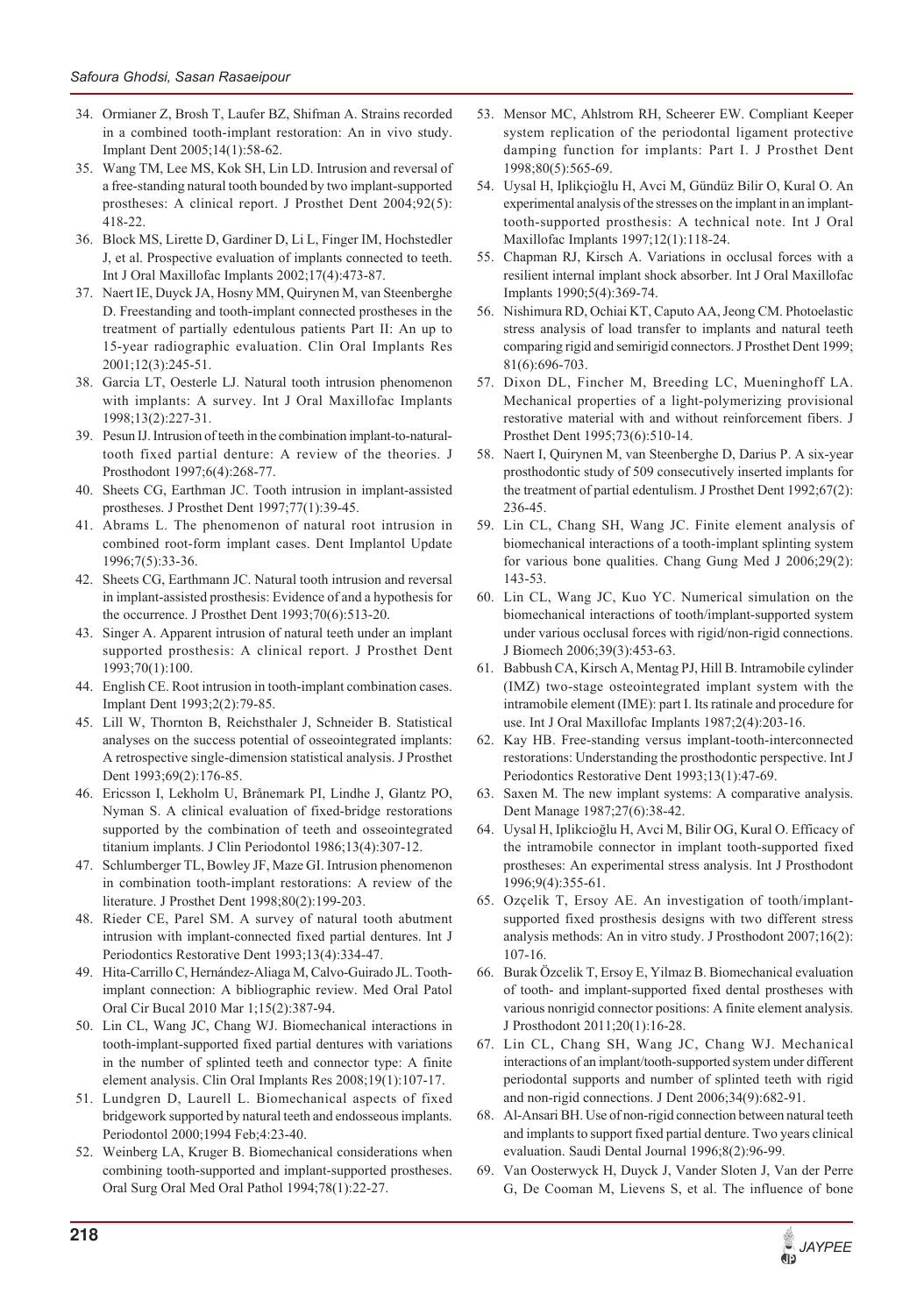mechanical properties and implant fixation upon bone loading around oral implants. Clin Oral Implants Res 1998;9(6): 407-18.

- 70. Mamalis A, Markopoulou K, Kaloumenos C, Analitis A. Splinting osseointegrated implants and natural teeth in partially edentulous patients: A systematic review of the literature and a case report. J Oral Implantol 2010 Nov 12. [Epub ahead of print]
- 71. Hoffmann O, Zafiropoulos GG. The Tooth-Implant Connection: A Review. J Oral Implantol 2011 Jul 22.
- 72. Pjetursson BE, Brägger U, Lang NP, Zwahlen M. Comparison of survival and complication rates of tooth-supported fixed dental prostheses (FDPs) and implant-supported FDPs and single crowns (SCs). Clin Oral Implants Res 2007 Jun;18(Suppl 3): 97-113.
- 73. Lindh T, Bäck T, Nyström E, Gunne J. Implant versus toothimplant supported prostheses in the posterior maxilla: A 2-year report. Clin Oral Implants Res 2001;12(5):441-49.
- 74. Hosny M, Duyck J, van Steenberghe D, Naert I. Within-subject comparison between connected and nonconnected tooth-to-

implant fixed partial prostheses: Up to 14-year follow-up study. Int J Prosthodont 2000;13(4):340-46.

- 75. Kindberg H, Gunne J, Kronström M. Tooth- and implantsupported prostheses: A retrospective clinical follow-up up to 8 years. Int J Prosthodont 2001;14(6):575-81.
- 76. Weinberg LA. Therapeutic biomechanics concepts and clinical procedures to reduce implant loading. Part II: Therapeutic differential loading. J Oral Implantol 2001;27(6):302-10.

# **ABOUT THE AUTHORS**

#### **Safoura Ghodsi**

Prosthodontist, Department of Prosthodontics, Faculty of Dentistry Shiraz University of Medical Sciences, Shiraz, Iran

# **Sasan Rasaeipour (Corresponding Author)**

Prosthodontist, Department of Prosthodontics, Faculty of Dentistry Shiraz University of Medical Sciences, Shiraz, Iran, Phone: (0098) (711) 6270324 (office), (0098) (711) 6314850 (home), Fax: (0098) (711) 6270325, e-mail: sasanrasaei@yahoo.com